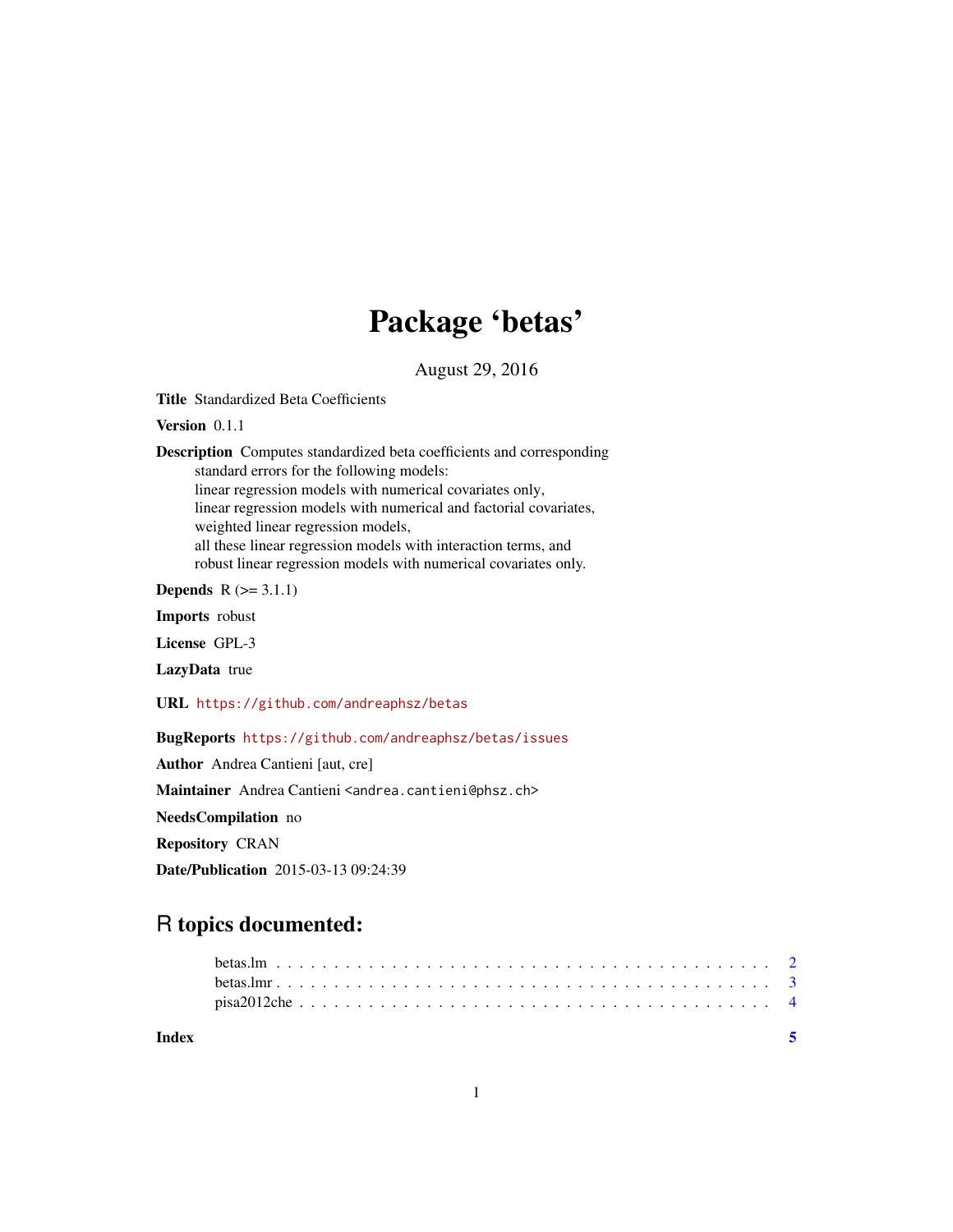<span id="page-1-0"></span>

#### Description

Compute standardized beta coeffizients for linear regression models

#### Usage

```
betas.lm(MOD)
```
#### Arguments

MOD A model of class 1m.

#### Value

A data.frame with two columns

| beta | standardized beta coefficients                     |
|------|----------------------------------------------------|
|      | se, beta standard errors for the beta coefficients |

#### Examples

```
data <- pisa2012che
## linear regression models with numerical covariates only
fit1 <- lm(MATH ~ ESCS + USEMATH, data)
betas.lm(fit1)
## ...and with interaction terms
fit1.1 <- lm(MATH \sim ESCS \times USEMATH, data)
betas.lm(fit1.1)
## linear regression models with numerical and factorial covariates
fit2 <- lm(MATH ~ ESCS + USEMATH + ST04Q01 + FAMSTRUC + ST28Q01, data)
betas.lm(fit2)
## ...and with interaction terms
fit2.1 <- lm(MATH ~ ESCS + USEMATH + ST04Q01 + FAMSTRUC * ST28Q01, data)
betas.lm(fit2.1)
```

```
## weighted linear regression models
fit3 <- lm(MATH ~ ESCS + USEMATH, data, weights = W_FSTUWT)
betas.lm(fit3)
```

```
fit4 <- lm(MATH ~ ESCS + USEMATH + ST04Q01 + FAMSTRUC + ST28Q01, data, weights = W_FSTUWT)
betas.lm(fit4)
```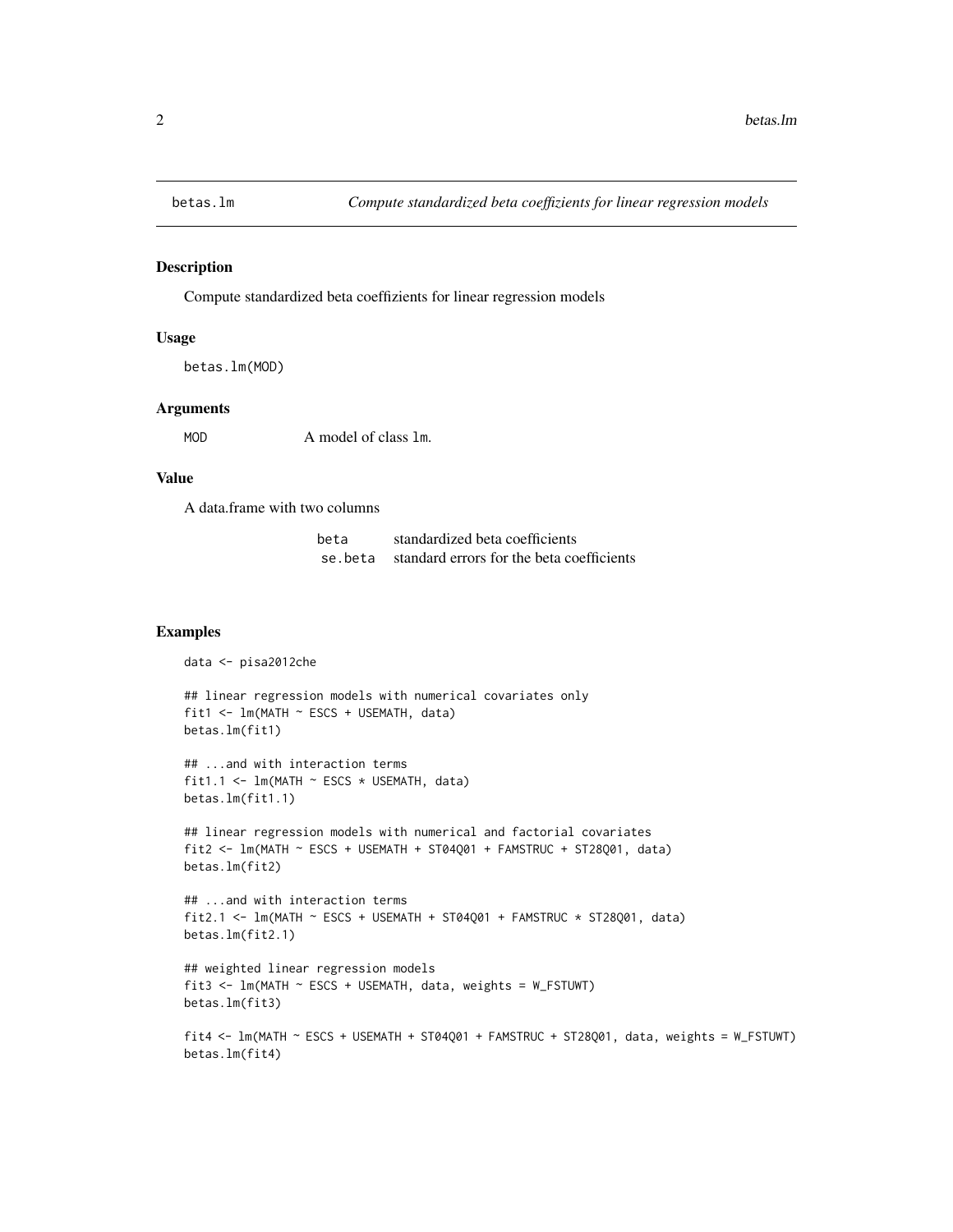#### <span id="page-2-0"></span>betas.lmr 3

```
## ...with interaction terms
fit3.1 <- lm(MATH \sim ESCS \times USEMATH, data, weights = W_FSTUWT)
betas.lm(fit3.1)
fit4.1 <- lm(MATH ~ ESCS + USEMATH + ST04Q01 + FAMSTRUC * ST28Q01, data, weights = W_FSTUWT)
betas.lm(fit4.1)
```

| betas.lmr |        | Compute standardized beta coeffizients for robust linear regression |  |  |  |
|-----------|--------|---------------------------------------------------------------------|--|--|--|
|           | models |                                                                     |  |  |  |

#### Description

Compute standardized beta coeffizients for robust linear regression models

#### Usage

```
betas.lmr(object, classic = FALSE)
```
#### Arguments

| object  | A model of class 1mRob.                         |
|---------|-------------------------------------------------|
| classic | Logical TRUE for classic covariance estimation. |

#### Value

Vector with standardized beta coefficients.

#### Examples

```
library(robust)
data <- pisa2012che
```

```
## robust estimation of betas
fit1 <- lmRob(MATH ~ ESCS, data)
betas.lmr(fit1)
```

```
## example where robust variance cannot be computed,
## instead the classical variance is used.
fit2 <- lmRob(MATH ~ ESCS + USEMATH, data)
betas.lmr(fit2)
```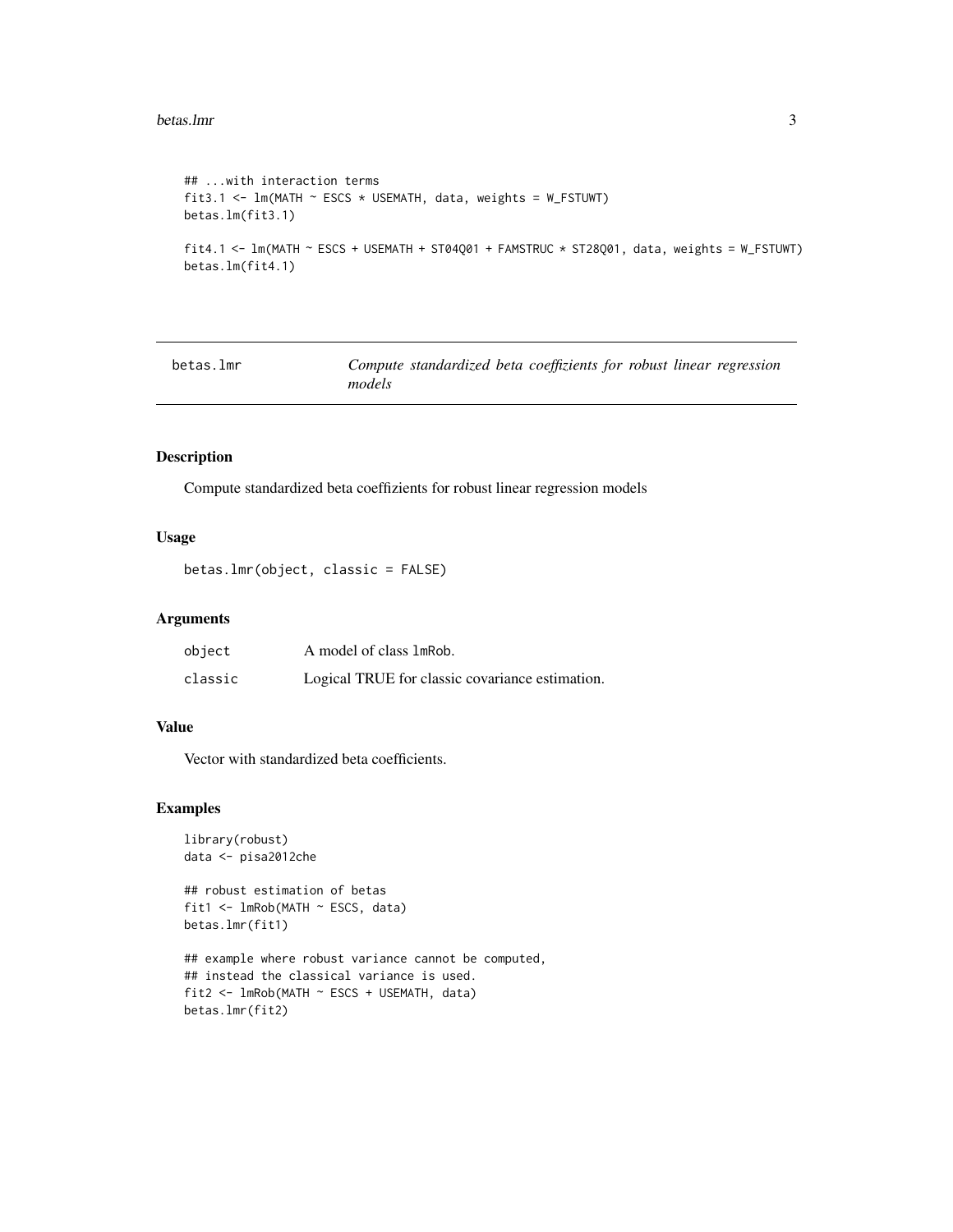<span id="page-3-0"></span>

#### Description

A data set containing Math scores and some covariates and weights for students from Switzerland.

#### Usage

pisa2012che

#### Format

A data frame with 100 rows and 8 variables:

MATH Mean score in mathematics

ESCS Index of economic, social and cultural status

ST04Q01 Gender

FAMSTRUC Family Structure

ST28Q01 How many books at home

IC08Q01 One player games

USEMATH Use of ICT in Mathematic Lessons

W\_FSTUWT FINAL STUDENT WEIGHT

#### Source

<http://pisa2012.acer.edu.au/downloads.php>